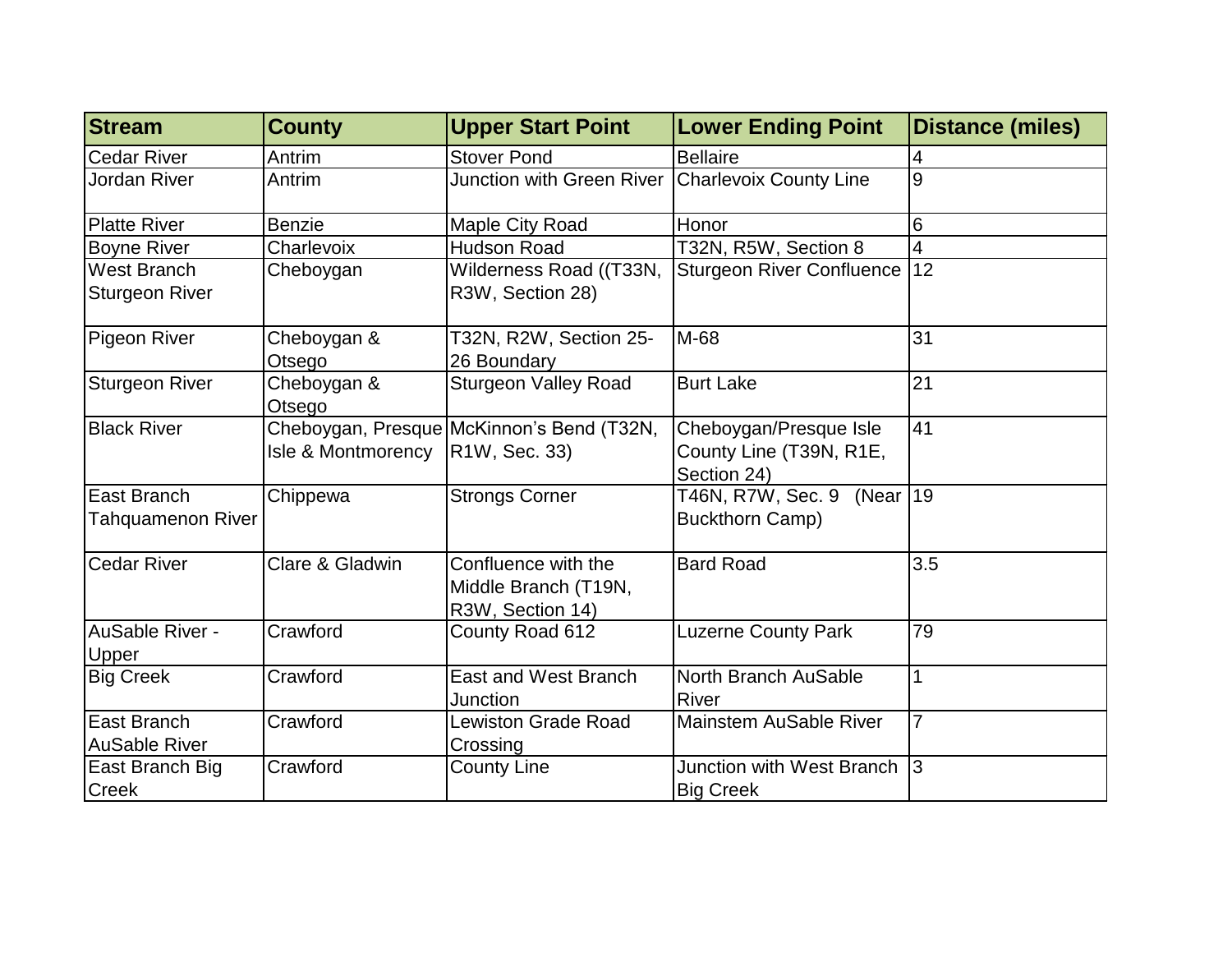| North Branch              | Crawford                    | Dam <sub>2</sub>                           | <b>Mainstem AuSable River</b>    | 24              |
|---------------------------|-----------------------------|--------------------------------------------|----------------------------------|-----------------|
| <b>AuSable River</b>      |                             |                                            |                                  |                 |
| West Branch Big           | Crawford                    | <b>Townline</b>                            | <b>Junction with East Branch</b> | l3              |
| <b>Creek</b>              |                             |                                            | <b>Big Creek</b>                 |                 |
| South Branch              | Crawford &                  | Roscommon                                  | <b>Mainstem AuSable River</b>    | 19              |
| <b>AuSable River</b>      | Roscommon                   |                                            |                                  |                 |
| <b>Ford River</b>         | Dickinson                   | T43N, R30W, Sec. 15                        | Henderson                        | 16              |
| <b>Maple River</b>        | Emmet                       | Maple River Dam                            | <b>Cheboygan County Line</b>     | 4               |
| Middle Branch             | Gogebic &                   | <b>Upper Section R45N,</b>                 | <b>Ontonagon County Line</b>     | $\overline{12}$ |
| <b>Ontonagon River</b>    | Ontonagon                   | R39W, Section 19                           |                                  |                 |
| <b>Boardman River</b>     | <b>Grand Traverse</b>       | North and South Branch                     | T26N, RIIW, Section 3            | 18              |
|                           |                             | Junction                                   |                                  |                 |
| North Branch              | <b>Grand Traverse &amp;</b> | <b>Boardman River Road</b>                 | Junction with South Branch 10    |                 |
| <b>Boardman River</b>     | Kalkaska                    |                                            |                                  |                 |
| <b>West Branch</b>        | Houghton                    | West Branch Sturgeon                       | $M-18$                           | 15              |
| <b>Sturgeon River</b>     |                             | <b>Falls</b>                               |                                  |                 |
| East Branch               | Houghton &                  | <b>Upper Dam Falls</b>                     | <b>Sparrow Rapids</b>            | 13              |
| <b>Ontonagon River</b>    | Ontonagon                   |                                            |                                  |                 |
| East Branch AuGres Iosco  |                             | Confluence of Hale and                     | <b>Whittemore Road</b>           | 12              |
| <b>River</b>              |                             | <b>Smith Creeks</b>                        |                                  |                 |
| <b>Brule River</b>        | Iron                        | $M-73$                                     | M-189                            | 12.5            |
| <b>Cooks Run</b>          | Iron                        | $US-2$                                     | <b>Paint River Confluence</b>    | 6               |
| <b>Fence River</b>        | Iron                        | Junction with E. Branch                    | T45, R13W, Section 35            | $\overline{12}$ |
|                           |                             | <b>Fence River</b>                         |                                  |                 |
| Iron River                | Iron                        | <b>Raft Lake</b>                           | <b>Brule River</b>               | 12.5            |
| <b>Paint River</b>        | Iron                        | <b>USFS 149</b>                            | <b>Gibbs City</b>                | 18              |
| North Branch              | Kalkaska                    | Mecum Road                                 | Junction with Big Manistee       | $\overline{4}$  |
| Manistee River            |                             |                                            | River                            |                 |
| <b>Big Manistee River</b> |                             | Kalkaska & Crawford Deward Area (T28N,R4W, | Junction with North Branch       | 36              |
|                           |                             | Section 7)                                 | <b>Manistee River</b>            |                 |
| <b>Baldwin River</b>      | Lake                        | 24th Street                                | Pere Marquette River             | 12              |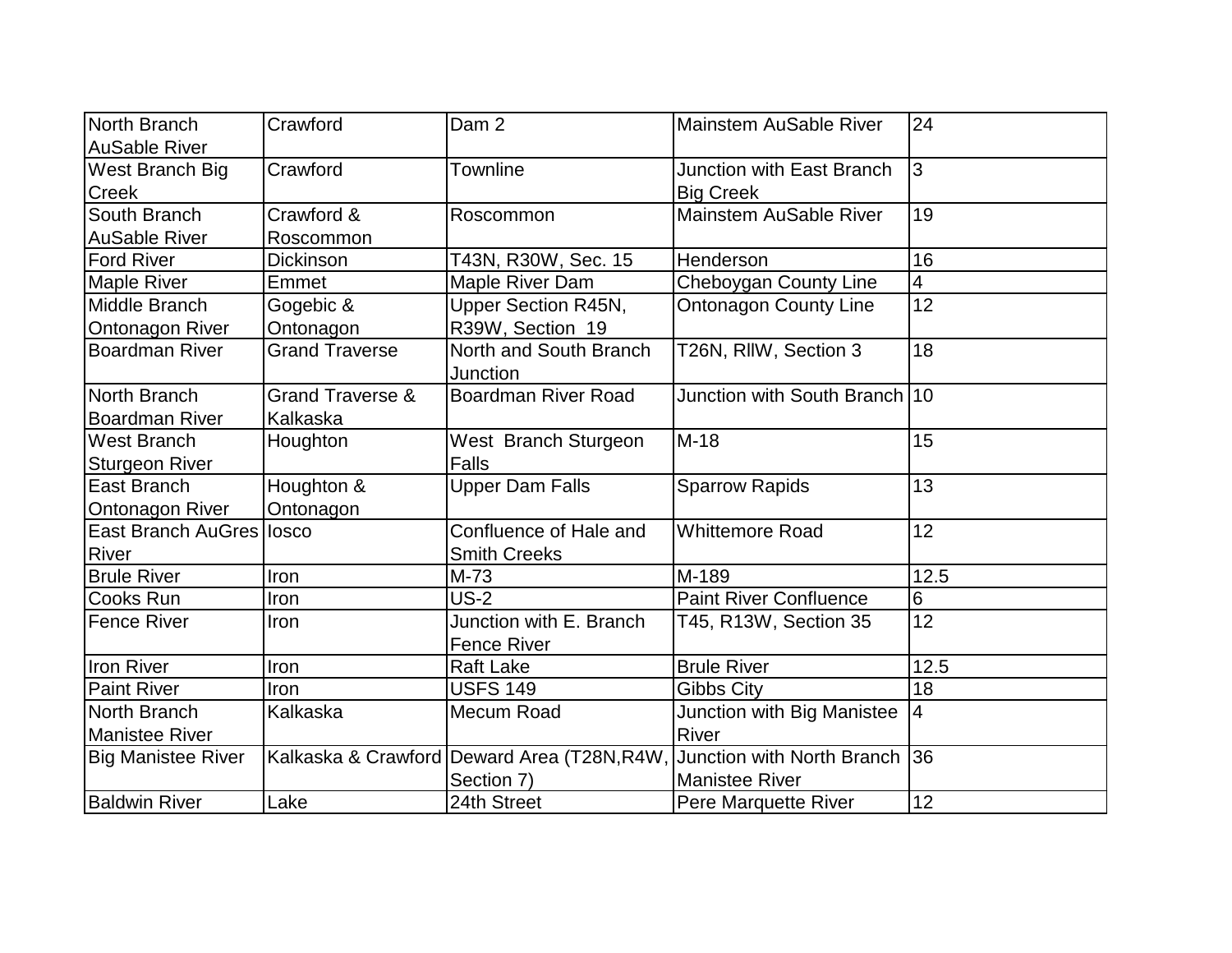| <b>Pere Marquette</b>                        | Lake & Mason                  | <b>Broadway Road (USFS)</b>                                        | Indian Bridge ((T18N,                                        | 39  |
|----------------------------------------------|-------------------------------|--------------------------------------------------------------------|--------------------------------------------------------------|-----|
| <b>River</b>                                 |                               | 5132)                                                              | R16W, Section 23)                                            |     |
| <b>Little South Branch</b><br>Pere Marquette | Lake & Newaygo                | Curtis Bridge (T16N,<br>R12W, Section 8)                           | <b>Confluence with Pere</b><br><b>Marquette River</b>        | 9.5 |
| <b>River</b>                                 |                               |                                                                    |                                                              |     |
| <b>Two Hearted River</b>                     | Luce                          | T48N, R12W. Sec. 12                                                | <b>Junction with East Branch</b><br><b>Two Hearted River</b> | 36  |
| Bear Creek                                   | Manistee                      | Junction with 3rd Creek<br>(T24N, R14W, Section 24)                | Nine Mile Road                                               | 15  |
| <b>Pine River</b>                            | Manistee, Lake &<br>Osceola   | Junction of North and<br>East Branches of the Pine<br><b>River</b> | <b>Tippy Pond</b>                                            | 57  |
| <b>Big Sable River</b>                       | Mason & Lake                  | USFS Road 51199                                                    | USFS 5205 Road                                               | 12  |
| Little Manistee River Mason & Lake           |                               | County Road 633                                                    | <b>Manistee County Line</b>                                  | 31  |
| <b>Clam River</b>                            | <b>Missauke</b>               | <b>Wexford County Line</b>                                         | <b>Turnerville Road</b>                                      | 19  |
| East Branch Black<br><b>River</b>            | Montmorency                   | T31N, R1E, Section 26                                              | <b>Junction with Black River</b>                             | 13  |
| <b>Gilchrist Creek</b>                       | Montmorency                   | <b>Confluence with Greasey</b><br>Creek (T29N, R3E,<br>Section 27) | <b>Thunder Bay River</b>                                     | 8   |
| Hunt Creek                                   | Montmorency                   | <b>MI DNR Research Station</b><br>Boundary                         | <b>Thunder Bay River</b>                                     | 10  |
| <b>Canada Creek</b>                          | Montmorency &<br>Presque Isle | Junction with Montague<br>Creek (T32N, R2E, Sec.<br>8)             | Cheboygan County Line                                        | 12  |
| <b>White River</b>                           | Newaygo                       | USFS 5276 (T14N,<br>R12W, Section 4)                               | <b>Baseline Road at White</b><br>Cloud                       | 7.5 |
| Middle Branch River   Osceola                |                               | T20N, R7W, Sec. 19                                                 | <b>Marion Pond</b>                                           | 6   |